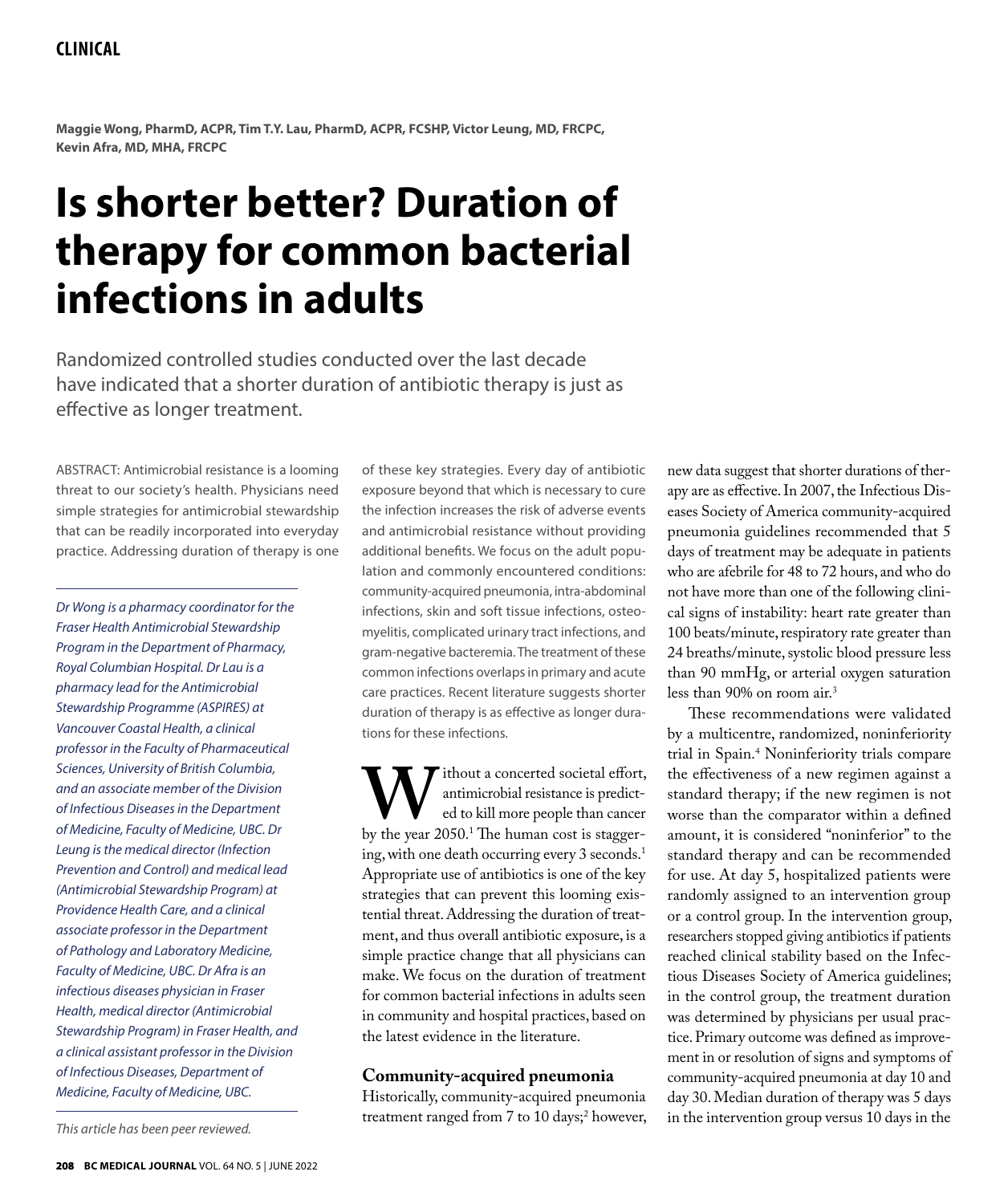control group. Clinical success at day 30 was similar between the two groups. These results demonstrated that Infectious Diseases Society of America community-acquired pneumonia guideline recommendations regarding shorter duration can be safely implemented in many hospitalized patients.<sup>4</sup>

In 2018, a meta-analysis of 21 clinical studies, 19 of which were randomized controlled trials, that involved 4861 patients demonstrated that a short course of antibiotics ( $\leq 6$  days) was just as effective as longer treatment durations, regardless of the type of antibiotic used. The analysis included inpatient and outpatient studies of treatment with various antibiotics, such as azithromycin, quinolones, and β-lactams; there were no differences in clinical cure or relapses. In addition, patients who received a shorter course of treatment had lower mortality, likely due to fewer serious adverse effects from antibiotics.<sup>5</sup>

Most recently, Dinh and colleagues demonstrated that 3 days of therapy was noninferior to 8 days of therapy in non-ICU patients with moderately severe community-acquired pneumonia. This multicentre, double-blind, randomized, placebo-controlled trial was conducted in France. Patients with lung abscess, massive pleural effusion, known immunosuppression, health care–associated pneumonia, or aspiration pneumonia were excluded. Patients who achieved clinical stability after 3 days of treatment with β-lactams were then randomly assigned to receive a placebo or amoxicillin plus clavulanate for 5 additional days. Clinical cure by day 15 was similar between the placebo and treatment groups, and there was no difference in 30-day mortality rate.<sup>6</sup>

# **Synopsis**

Based on cumulative research in the past 20 years, a short duration of therapy for community-acquired pneumonia (minimum of 3 days) is as effective as longer durations for most patients in outpatient or inpatient settings, and reduces the risk of adverse drug reactions. This applies to non-ICU hospitalized patients with clinical improvement by day 3, without known immunosuppression, lung abscess, or empyema. In the outpatient setting, it is important for clinicians to reassess patients between days 3 and 5 in the clinic or by phone to ensure they are clinically stable and can safely stop their antibiotics.

# **Intra-abdominal infections**

According to the 2010 Infectious Diseases Society of America guidelines, the recommended duration of treatment for established intra-abdominal infections is 4 to 7 days unless adequate source control is not achievable.7 In clinical practice, however, many patients are typically treated for 10 to 14 days.

# **Without a concerted societal effort, antimicrobial resistance is predicted to kill more people than cancer by the year 2050.**

In 2015, the STOP-IT trial determined that outcomes were similar between patients who received antibiotics for 4 days after source control and those who had a longer course of therapy (median duration of 8 days). This was an open-label trial that included 23 sites across the United States and Canada. Patients were enrolled if they had leukocytosis, fever, or gastrointestinal dysfunction due to peritonitis with adequate surgical source control. They were randomly assigned to receive antibiotics until 2 days after resolution of fever, leukocytosis, and ileus (control group) or to receive a fixed duration of 4 days post source control (intervention). The maximum duration of therapy was capped at 10 days for the control group. The mean Acute Physiologic Assessment and Chronic Health Evaluation (APACHE) II score was 10 (approximately 10% risk of mortality), and one-third of the patients had intra-abdominal infections related to the colon or rectum. One-third of the patients underwent percutaneous drainage as their primary source control procedure. Outcomes were similar between the groups for the composite primary endpoint (consisting of surgical-site infection, recurrent intra-abdominal infection, and death).8 In a post-hoc analysis, patients with colonic source

of infection, steroid use, APACHE II score greater than 15, and hospital-acquired infections had an increased risk of treatment failure; however, this was not prevented by longer antibiotic duration.9 A prospective, open-label study by Montravers and colleagues showed that even for critically ill ICU patients, longer duration of treatment did not provide additional benefits once surgical source control was achieved.10

# **Synopsis**

Most patients with intra-abdominal infection benefit from a shorter duration of antibiotics (between 4 and 7 days) after source control is achieved. Those who are immunocompromised or do not have adequate source control may require a longer duration of treatment depending on individual clinical scenarios.

# **Skin and soft tissue infections**

Skin and soft tissue infections include a broad range of presentations from cellulitis and abscess to necrotizing fasciitis. In general, the 2014 Infectious Diseases Society of America guidelines recommended that most skin and soft tissue infections be treated for 5 to 10 days.<sup>11</sup> In clinical practice, however, patients often receive antibiotics for longer periods than recommended. A retrospective analysis of 322 hospitalized patients conducted by Jenkins and colleagues in 2010 indicated that the median duration of antibiotic treatment for cellulitis and cutaneous abscess was 13 days; however, the authors felt that half these patients could have benefited from a shorter duration of treatment because they did not have complicating factors.<sup>12</sup>

In a double-blind, placebo-controlled trial by Hepburn and colleagues, 87 patients were randomly assigned to receive 5 days versus 10 days of antibiotics for uncomplicated cellulitis. Patients were recruited from primary care clinics and the emergency department of a tertiary care hospital, and were excluded if they had bacteremia, sepsis, or deep-seated skin and soft tissue infections, such as abscess, fasciitis, myositis, osteomyelitis, or septic arthritis. The primary outcome was resolution of infection by day 14 and no recurrence by day 28. In both groups, 98% of patients improved by day 14 without further relapse. The authors concluded that there was no difference in clinical outcome in patients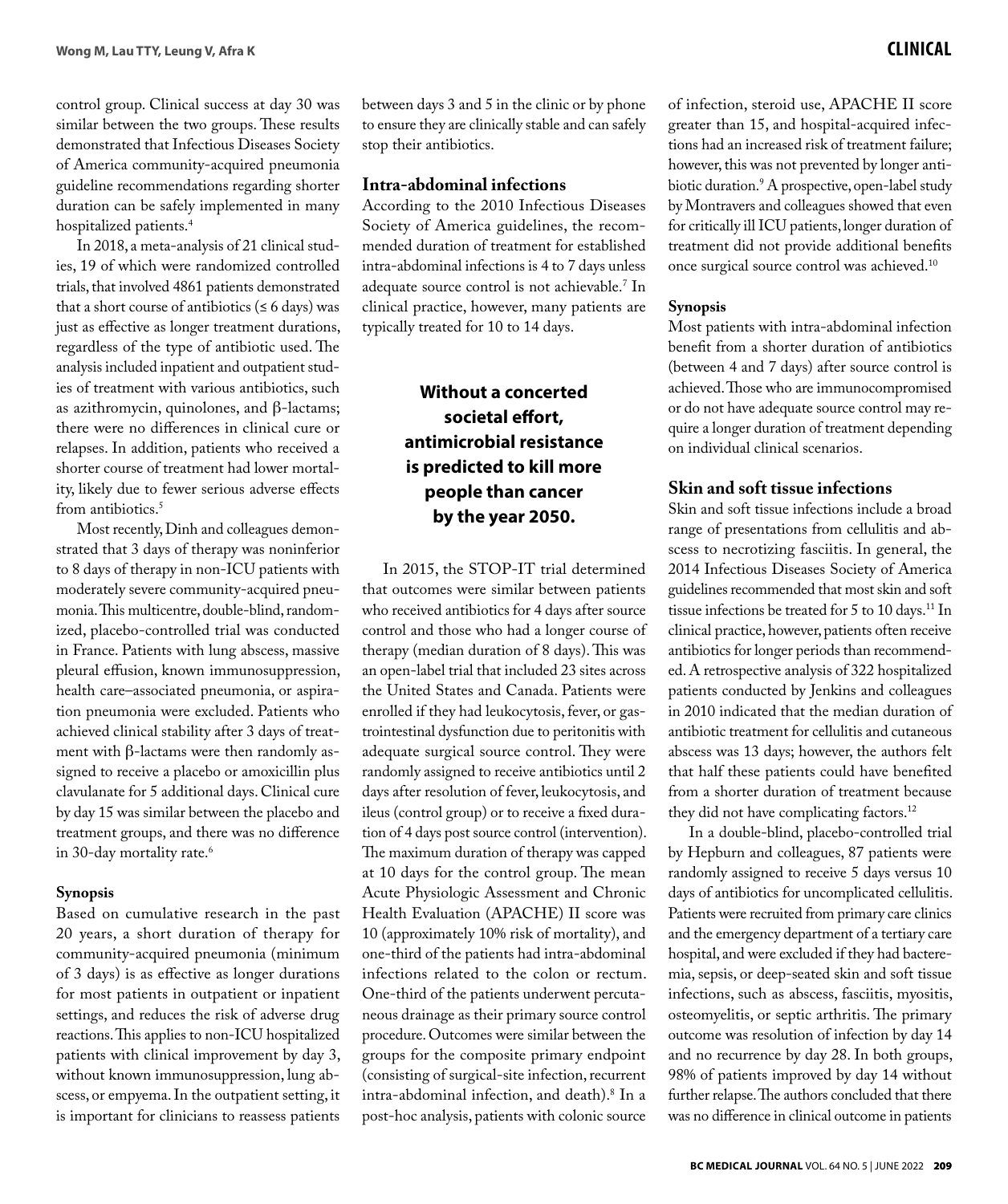who received 5 versus 10 days of therapy, and found that even though many patients still had substantial edema and erythema at day 5, it appeared to resolve on its own as long as improvement was seen within the first 5 days.<sup>13</sup>

# **Synopsis**

Five days of treatment with antibiotics can be considered for patients with uncomplicated cellulitis with clinical improvement. In the outpatient setting, it is recommended that the patient be reassessed in person or by phone on day 5 to ensure there is clinical improvement prior to stopping the antibiotics. Patients with complicating factors such as deep-seated infections (e.g., abscess, osteomyelitis), immunosuppression, diabetic foot infection with poor source control, peripheral arterial disease, or persistent ulcers may require longer therapy.13

# **Osteomyelitis**

Traditionally, patients receive at least 4 to 6 weeks of antibiotics for osteomyelitis. This practice stems from clinical studies dating back to the 1970s.14 Occasionally, up to 3 months of treatment may be recommended for diabetic foot osteomyelitis without surgical debridement.15 These recommendations are often based on retrospective observational studies, some of which are of low quality.

A meta-analysis of 15 studies, which was published in 2019, summarized the latest evidence on this controversial topic. Five of the studies were randomized controlled trials, but only two focused on adult patients. Of the other 10 retrospective observational studies, only three were graded as good quality. When all the studies were combined, there was no significant difference in treatment failure rates between short and long durations of therapy (> 4 to 6 weeks).15 However, given the pathophysiological and therapeutic differences between pediatric and adult osteomyelitis, we focus only on the two adult randomized controlled trials.

The first trial by Tone and colleagues compared 6 versus 12 weeks of antibiotic treatment for diabetic foot osteomyelitis without surgical intervention in 40 patients. Patients with peripheral arterial disease or gangrene and those who required bone resection were excluded. The primary outcome was remission of diabetic foot osteomyelitis within 12 months. There was no difference in remission rates between the 6-week and 12-week groups; 26 patients (65%) were in remission. However, patients in the 12-week group experienced more gastrointestinal side effects from antibiotics. The main

> **In 2018, a meta-analysis of 21 clinical studies … that involved 4861 patients demonstrated that a short course of antibiotics … was just as effective as longer treatment durations, regardless of the type of antibiotic used.**

limitation of this study was the small number of patients included, which may have affected its power to detect a difference between the two groups.<sup>16</sup>

The second trial, a multicentre, open-label, noninferiority, randomized controlled study compared 6 weeks versus 12 weeks of antibiotic treatment in patients with pyogenic vertebral osteomyelitis. The primary outcome was remission, defined as sustained lack of fever, pain, and inflammatory syndrome (C-reactive protein < 10 mg/L) 12 months after the end of treatment; this was determined by an independent committee that was not aware of the duration of treatment each patient received. In the trial, 359 patients were randomly assigned to the treatment groups. Clinical cure at 1 year was achieved in 91% of patients in each group. However, those with *Staphylococcus aureus* infection had a higher risk of failure, regardless of treatment duration.<sup>17</sup>

Additionally, a pilot, prospective, randomized noninferiority trial by Gariani and colleagues published in 2020 was the first study to show that 3 weeks of antibiotic therapy after partial surgical debridement was noninferior to 6 weeks for diabetic foot osteomyelitis in terms of remission rate. The trial included 93 patients, and the median number of surgical

debridement was one. After a median follow-up period of 11 months, 78% of the patients remained in remission. The two treatment groups had similar results. The authors plan to conduct a follow-up randomized controlled trial with a larger number of patients and a smaller margin of difference (10% instead of 25%) to validate the results of this study.18

# **Synopsis**

Six weeks of antibiotic treatment is likely sufficient for most cases of osteomyelitis. Emerging evidence suggests that durations as short as 3 weeks of antibiotic treatment may be sufficient in patients with partial surgical debridement for diabetic foot osteomyelitis.18

# **Complicated urinary tract infections**

Short-duration antibiotic treatment for female uncomplicated cystitis is well established in the Infectious Diseases Society of America 2011 guidelines.19 Conversely, the duration of treatment for complicated urinary tract infections (pyelonephritis and male cystitis) is less clear.

Eliakim-Raz and colleagues conducted a systematic review of eight randomized controlled trials with 2515 patients, which compared treatment of less than 7 days to longer treatment in both community and hospitalized patients with pyelonephritis or septic urinary tract infection. Clinical failure, defined as no resolution of signs and symptoms of urinary tract infection or need to change antibiotic at the end of treatment, was the primary outcome. No significant differences in treatment failure related to the duration of antibiotic treatment were found, including in those who received β-lactams. In a small subset of 100 patients with urogenital abnormalities, longer treatment was more favorable.<sup>20</sup>

For male patients, evidence is mounting to support a shorter duration of treatment, such as 7 days compared with 14 days. In a retrospective study by Drekonja and colleagues, the outpatient records of 33336 male veterans were reviewed, and 4449 index cases (13.3%) had recurrences of urinary tract infection. In a multivariate logistic regression analysis, a treatment duration of less than 7 days was not associated with early recurrence of infection. However, a treatment duration of 7 days or longer was associated with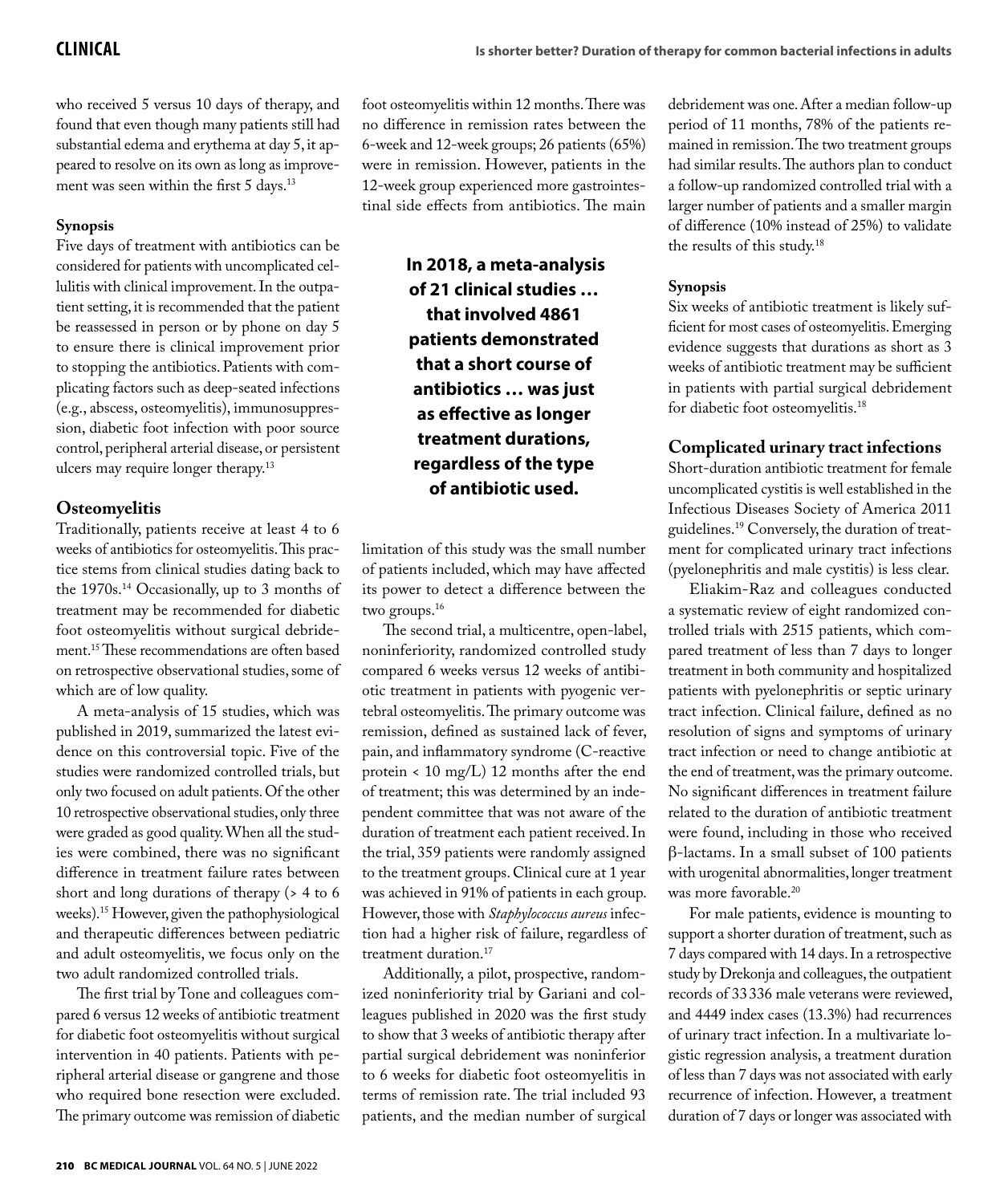a higher risk of late recurrence (> 30 days after initial treatment). This could be due to selection bias, where patients with underlying risk factors for urinary tract infection were given longer treatments.<sup>21</sup> The results of this study were subsequently confirmed by Germanos and colleagues.<sup>22</sup> In their study, patients with any urogenital abnormality, recent surgery or catheterization, and immunosuppression were excluded. Of the 573 patients included in the study, 32 (5.6%) had recurrence of urinary tract infection. Longer treatment duration was associated with a twofold increased risk of recurrent urinary tract infection, even after the exclusion of men with urologic abnormalities. One possible explanation is that prolonged antibiotic exposure can alter the gastrointestinal microbiome, which in turn can affect urogenital flora and lead to recurrent urinary tract infection. The authors also showed that antibiotic choice was not associated with urinary tract infection recurrence; however, most patients received fluoroquinolones, and less than 5% of patients received a β-lactam.22 Finally, an outpatient, double-blind, placebo-controlled, randomized trial by Drekonja and colleagues further supported the results of previous observational studies by illustrating that ciprofloxacin or trimethoprim/sulfamethoxazole for 7 days was noninferior to 14 days for men with afebrile urinary tract infection.<sup>23</sup> In their trial, 272 patients were randomly assigned to the treatment groups. More than 90% of patients in each group achieved symptom resolution by day 14, and recurrence of urinary tract infection symptoms was also comparable in the two groups. However, only ciprofloxacin and trimethoprim/sulfamethoxazole were used; it is unclear if the same duration applies to treatment with β-lactams or nitrofurantoin.<sup>23</sup>

### **Synopsis**

Seven days of antibiotic treatment may be adequate in complicated urinary tract infection, including pyelonephritis and male cystitis. Treatment duration in men with established prostatitis remains unclear; further studies are required.

# **Uncomplicated gram-negative bacteremia**

Gram-negative bacteremia accounts for 33% to 45% of hospital- and community-acquired bacteremia, respectively.24 Patients typically receive 14 days of antibiotic treatment for uncomplicated bacteremia, as durations in guidelines range from 7 to 14 days.<sup>24</sup> Clinicians often prescribe a longer duration to err on the side of caution due to the severity and potential mortality associated with bacteremia.

# **The evidence is clear that overuse of antibiotics can lead to collateral damage, resulting in development of bacterial resistance.**

The first multicentre, randomized, noninferiority trial on uncomplicated bacteremia was conducted by Yahav and colleagues<sup>25</sup> in 2019. In their trial, 604 patients were randomly assigned to the short (7 day) or long (14 day) duration treatment group if they were hemodynamically stable for at least 48 hours by day 7 of their hospital stay. Immunocompromised patients, those without source control for infection, and those with polymicrobial bacteremia were excluded. The urinary tract was the main source of infection (69%), followed by intra-abdominal infections (12%). Males comprised slightly less than half of all patients. *Escherichia coli* was the most

commonly identified bacterium (63%). The primary outcome measure was 90-day all-cause mortality, relapse or complications related to initial bacteremia, hospital readmission, or prolonged hospitalization (> 14 days). The results indicated that 7 days of antibiotic treatment was noninferior to 14 days of treatment. In addition, patients in the short-duration treatment group were able to return to their baseline activities sooner than those in the long-duration treatment group. However, the results of this study may not be applicable to pathogens such as *Pseudomonas* and *Acinetobacter*, which comprised only a small percentage of those treated in this trial.25

In a second multicentre, randomized, noninferiority trial published by von Dach and colleagues in 2020, 504 patients were randomly assigned to C-reactive protein (CRP)-guided antibiotic treatment, fixed 7-day therapy, or fixed 14-day therapy (control group).<sup>26</sup> The CRP-guided group discontinued antibiotics once CRP declined by 75% from the peak level, with treatment capped at 14 days. To be enrolled, patients had to be afebrile for 24 hours by day 5 and could not have poor source control or severe immunosuppression. Median antibiotic duration was 7 days in the CRP-guided group. Similar to Yahav and colleagues, urinary tract infections were the main source of infection. Males comprised approximately one-third of all patients. Both CRP-guided and 7-day treatment strategies were noninferior to 14 days of

#### Table. **Antibiotic treatment duration based on infection source.**

| Type of infection                                                                                                              | <b>Duration</b>                                                                  |
|--------------------------------------------------------------------------------------------------------------------------------|----------------------------------------------------------------------------------|
| Mild to moderate community-acquired pneumonia                                                                                  | $3$ days $*$                                                                     |
| Intra-abdominal infection                                                                                                      | 4-7 days after source control attained                                           |
| Skin and soft tissue infection such as cellulitis<br>(excluding deep-seated infections)                                        | 5 days*                                                                          |
| Osteomyelitis (diabetic foot and vertebral) <sup>†</sup>                                                                       | 3-6 weeks for diabetic foot osteomyelitis<br>6 weeks for vertebral osteomyelitis |
| Complicated urinary tract infection<br>• Pyelonephritis (male and female)<br>Male cystitis<br>٠                                | 7 days<br>7 days                                                                 |
| Uncomplicated gram-negative bacteremia<br>(primarily from urinary or intra-abdominal sources,<br>with adequate source control) | 7 days*                                                                          |
| *applies only to patients who are clinically stable and have source control for infection                                      |                                                                                  |

† infectious diseases consultation is strongly recommended to individualize the duration of treatment